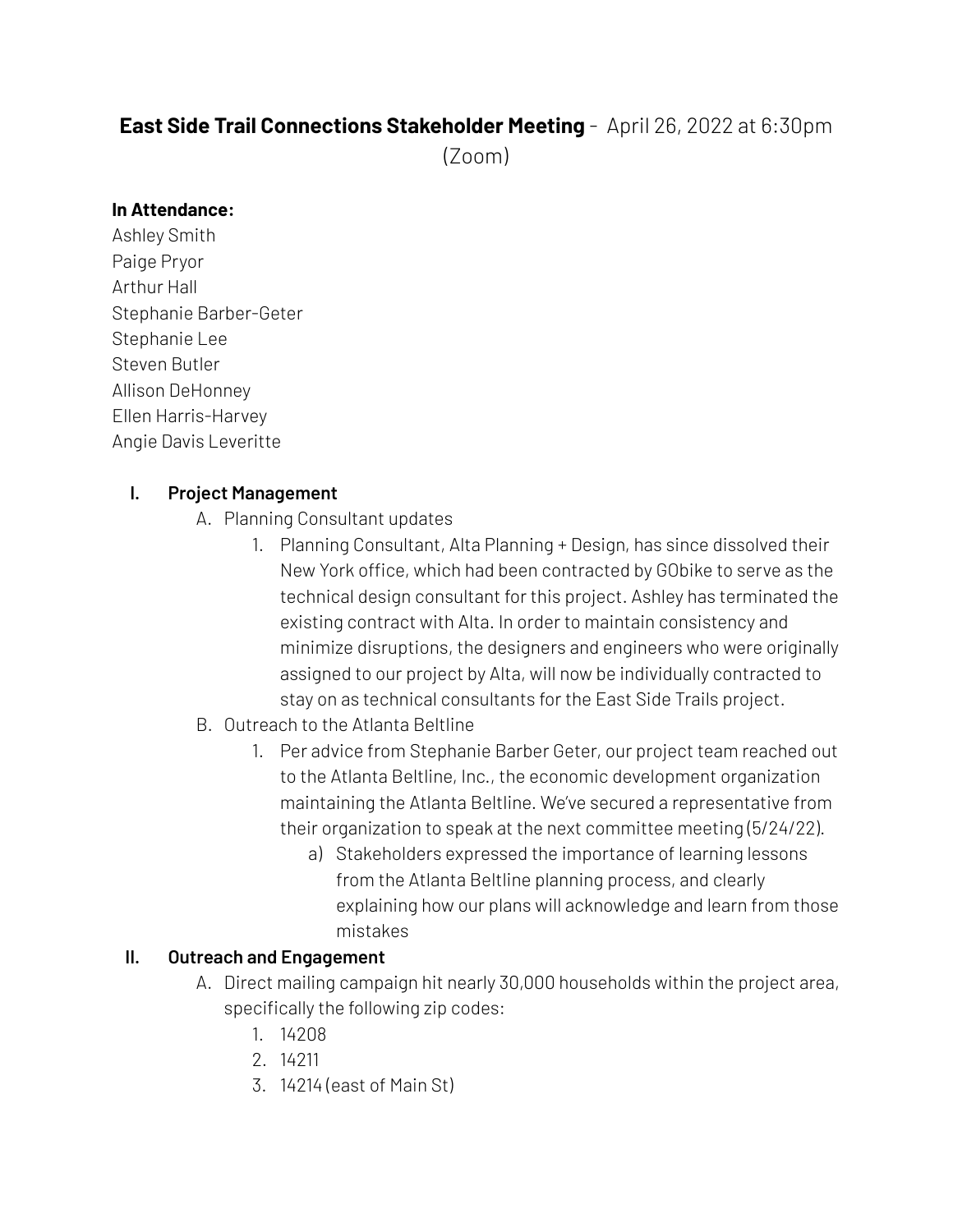4. 14215

- B. Targeted Facebook advertising reached nearly 17,000 people, but returned only 261 clicks to the website link.
- C. Engagement site has recorded 45 survey responses, 22 comments (both the Idea Wall and Interactive Map), and 7 phone calls into the project hotline
- D. Discussions/Questions
	- 1. Trends are showing that while we are reaching a broad area of neighborhoods and communities, it is not being translated into active engagements
	- 2. Need to be more opportunities at smaller community or neighborhood meetings and events to show people how to use tools and take survey
		- a) What are the community events that we can be present at?
			- (1) Allison DeHonney suggested a healthy foods/gardening initiative that may have a reception (?) where we could be present
			- (2) Summer festivals in the area (Juneteenth, University Heights, etc.)
			- (3) GObike's mobile repair events during Bike Month
	- 3. Importance of feedback onto our engagement sites
		- a) Angie Davis Leveritte of Norfolk Block Club cited the unruly wildlife in her neighborhood and in the surrounding areas as a point of concern for the trail design

# **III. Equitable Development planning**

- A. Introducing the Equitable Development plan: the strategic planning document that will inform the actionable steps toward actualizing and developing the trail itself, while limiting the effects of displacement and ensuring equity, representation, and inclusion throughout the process. Project team has considered several different indicators that will help guide the plan and will serve as metrics to measure our progress (and process) against
	- 1. Fostering community ownership
		- a) Creating opportunities for community groups and leaders to support and drive the process for implementing the trail
	- 2. Building capacity through strong partnerships
		- a) Developing institutional resources and capacity, using the existing, local entities within the community
	- 3. Healthy communities

a)

4. Heritage preservation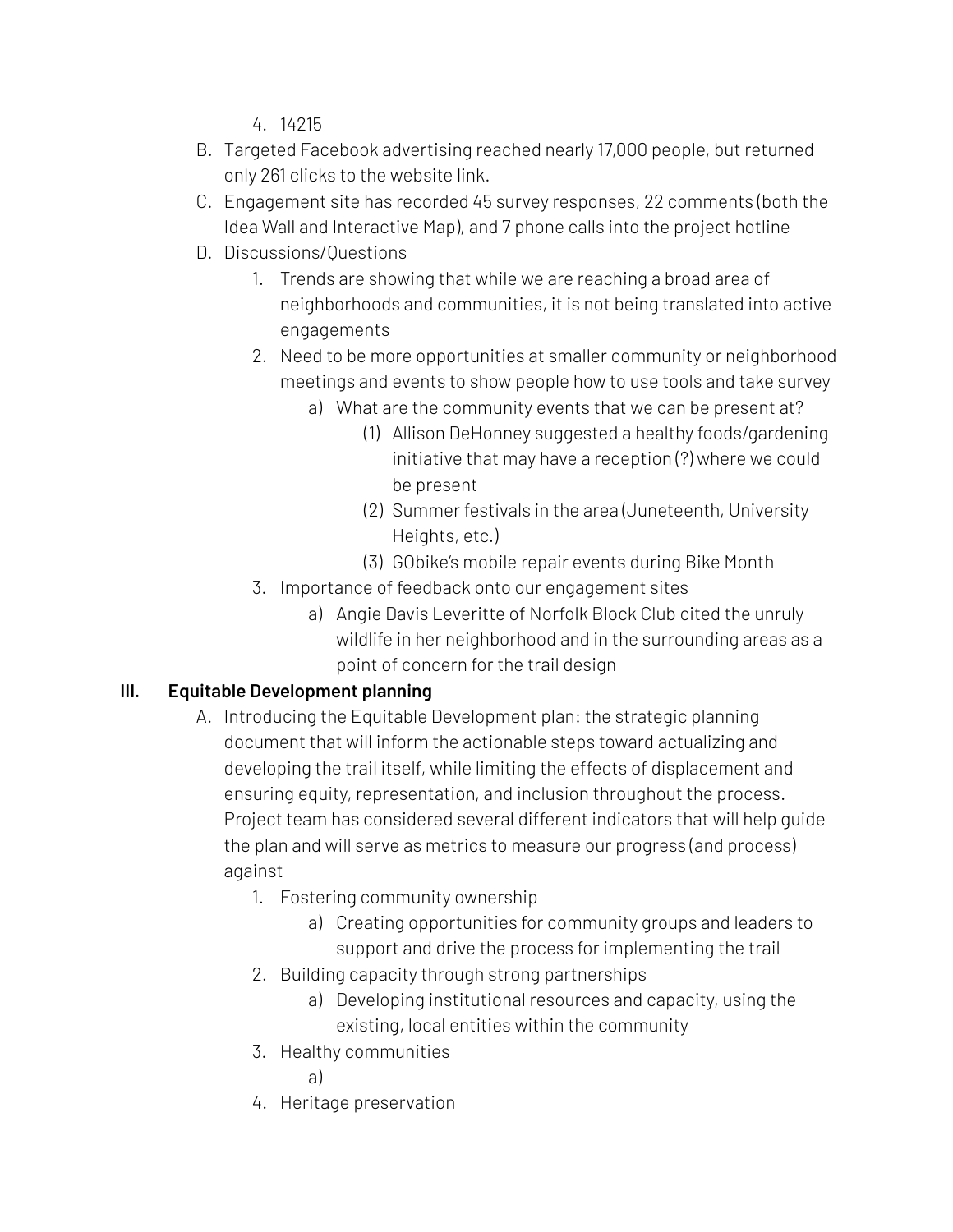- a) Considering the value of historic landmarks and community landmarks
- 5. Sustainable wealth creation
	- a) Developing an economic development strategy that can create opportunities for new and existing businesses, and to sustainably build wealth for and by the local communities
- 6. New and reformed policy for neighborhood development
	- a) Advocating for policies, agreements, and recommendations to address neighborhood development, in terms of housing and real estate development
- 7. Growth management
	- a) Preparation for long-range planning and understanding how our planning process can accommodate the trails growth and maintenance over the next 10-15 years
- B. Matching stakeholders with indicators
	- 1. Stephanie Barber-Geter (New and Reformed Policy for Neighborhood Development)
		- a) How to connect the dots between our project and the Olmsted Parkway system
		- b) How to plan for the development of the neighborhoods south and east of the Kensington Expressway – reaching even toward the airport
	- 2. Allison DeHonney (Healthy Communities)
	- 3. Stephanie Lee (Growth Management)
		- a) Developing a sustainable maintenance plan
	- 4. Ellen Harris-Harvey (Building capacity through strong partnerships, fostering community ownership)
		- a) Working to bring in other partners, and sustaining the trail and its usage in the community
- C. Who else can we partner with, or need to reach out to, in terms of expertise or experience with the topics covered under these indicators?
	- 1. Involving the Albright Knox Art Gallery Northland campus
		- a) How to involve them in the trail process, the maintenance of the trail
		- b) Reaching the board of Albright-Knox, finding who has the power to say yes
	- 2. Involving National Grid
		- a) Arborist program could be a potential for maintenance and employment